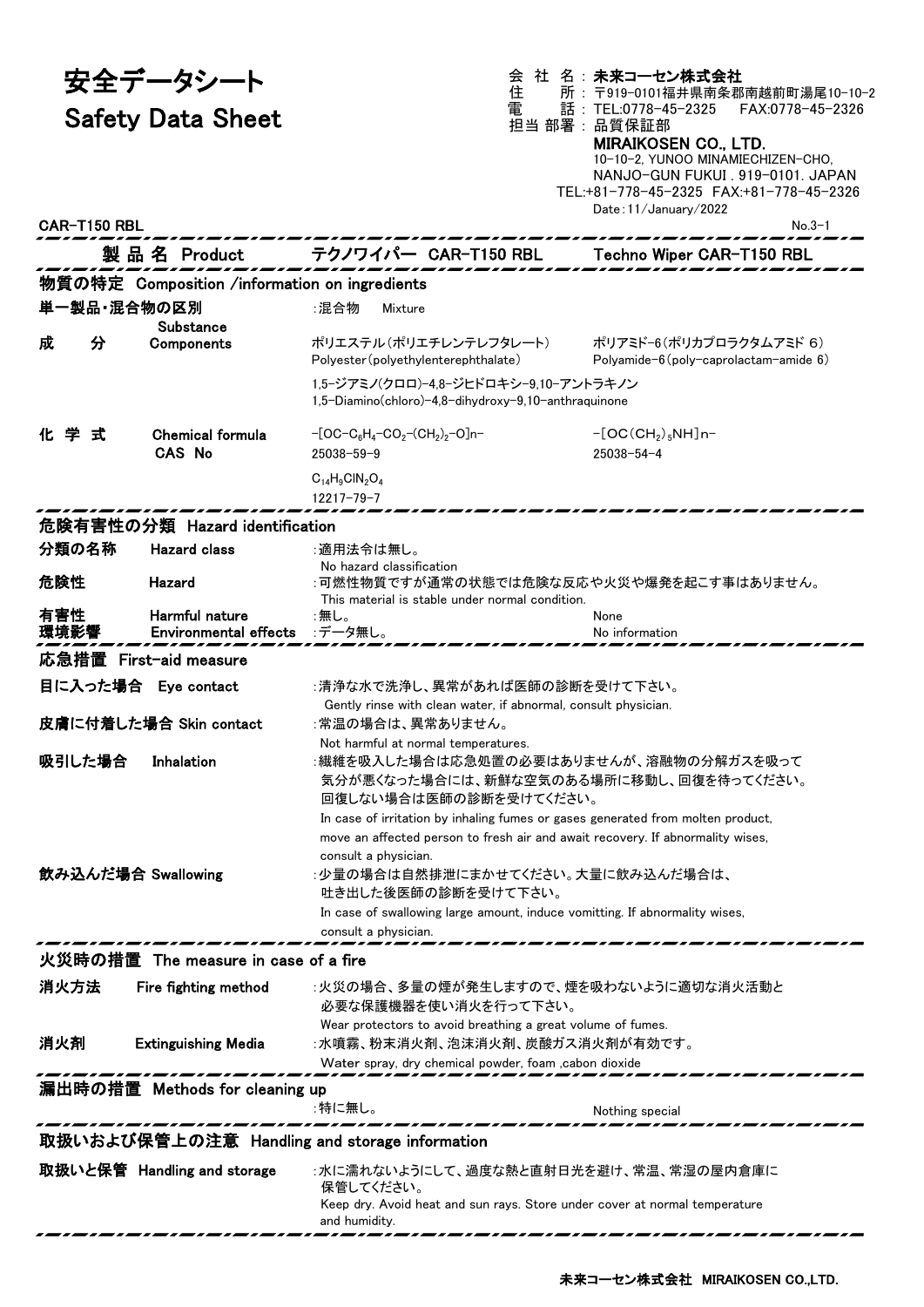| 暴露防止措置 Exposure control                     |                                    |                                                                                                                                                                     |                                    |  |  |  |  |
|---------------------------------------------|------------------------------------|---------------------------------------------------------------------------------------------------------------------------------------------------------------------|------------------------------------|--|--|--|--|
| 管理濃度                                        | Management concentration :データ無し。   |                                                                                                                                                                     | No information                     |  |  |  |  |
| 許容濃度                                        | Permission concentration           | :データ無し。                                                                                                                                                             | No information                     |  |  |  |  |
| 設備対策                                        | Measure of equipment               | :不要                                                                                                                                                                 | None required                      |  |  |  |  |
| 保護具                                         | Protective device                  | :不要                                                                                                                                                                 | None required                      |  |  |  |  |
| 物理および化学的性質 Physical and chemical properties |                                    |                                                                                                                                                                     |                                    |  |  |  |  |
| 外観等                                         | Appearance etc.                    | :形状は原則としてハンカチ状。                                                                                                                                                     | The shape is form of handkerchief. |  |  |  |  |
| 沸点                                          | <b>Boiling point</b>               | :データ無し。                                                                                                                                                             | None                               |  |  |  |  |
| 溶融点                                         | Melting point                      | :ポリエステル(Polyester) 255~260℃                                                                                                                                         | ポリアミド−6(Polyamide−6) 215∼225℃      |  |  |  |  |
| 軟化点                                         | Softening point                    | :データ無し。                                                                                                                                                             | None                               |  |  |  |  |
| 揮発性                                         | Volatility                         | :データ無し。                                                                                                                                                             | None                               |  |  |  |  |
| 蒸気圧                                         | Vapor pressure                     | :無し。(固体)                                                                                                                                                            | None (solid)                       |  |  |  |  |
| 蒸気密度                                        | Vapor density                      | :データ無し。                                                                                                                                                             | None                               |  |  |  |  |
| 比重                                          | Specific gravity                   | :ポリエステル(Polyester) 1.38                                                                                                                                             | ポリアミド-6(Polyamide) 1.14            |  |  |  |  |
| 粘性率                                         | Viscosity ratio                    | :データ無し。                                                                                                                                                             | None                               |  |  |  |  |
| 溶解度                                         | Solubility in water                | :水に不溶性                                                                                                                                                              | Insoluble in water                 |  |  |  |  |
| 危険性情報 Fire hazards                          |                                    |                                                                                                                                                                     |                                    |  |  |  |  |
|                                             |                                    |                                                                                                                                                                     |                                    |  |  |  |  |
| 引火点                                         | Flash point                        | :ポリエステル(Polyester) 346~399°C                                                                                                                                        | ポリアミド-6(Polyamide-6) データなし         |  |  |  |  |
| 発火点                                         | Auto ignition temperature          | :ポリエステル(Polyester) 483~488℃                                                                                                                                         | ポリアミド-6(Polyamide-6) 400°C以上       |  |  |  |  |
| 爆発限界                                        | <b>Explosion limit</b>             | :データ無し。                                                                                                                                                             | Not available                      |  |  |  |  |
| 可燃性                                         | Flammability                       | :有り。                                                                                                                                                                | <b>Flammable</b>                   |  |  |  |  |
|                                             |                                    | 安定性・反応性 Stability and Reactivity :通常の状態では化学的に安定ですが、強酸、強塩基、酸化剤、還元剤には不安定です。                                                                                           |                                    |  |  |  |  |
|                                             |                                    | This product is considered a chemically stable material under normal condition<br>but unstable with a strong acid, a strong base, an oxidizer,<br>and a deoxidizer. |                                    |  |  |  |  |
|                                             | 有害情報 Toxicological information     |                                                                                                                                                                     |                                    |  |  |  |  |
| 急性毒性                                        | Acute toxicity                     | :データ無し。                                                                                                                                                             | None                               |  |  |  |  |
| 刺激性                                         | Simulative                         | :無し。                                                                                                                                                                | None                               |  |  |  |  |
| 変異原性                                        | Mutagenic effects                  | :データ無し。                                                                                                                                                             | Not available                      |  |  |  |  |
| 感作性                                         | Sensitivity                        | :無し。                                                                                                                                                                | None                               |  |  |  |  |
|                                             | 亜慢性毒性 Sub-chronic toxicity :データ無し。 |                                                                                                                                                                     | No information                     |  |  |  |  |
|                                             | 環境影響情報 Ecological information      |                                                                                                                                                                     |                                    |  |  |  |  |
| 分解性                                         | <b>Biodegradability</b>            | :生物易分解性では無い。                                                                                                                                                        | Not biodegradable                  |  |  |  |  |

魚毒性 Fish toxicity :データ無し。 インター Not available

,,,,,,

,,,,,,,,